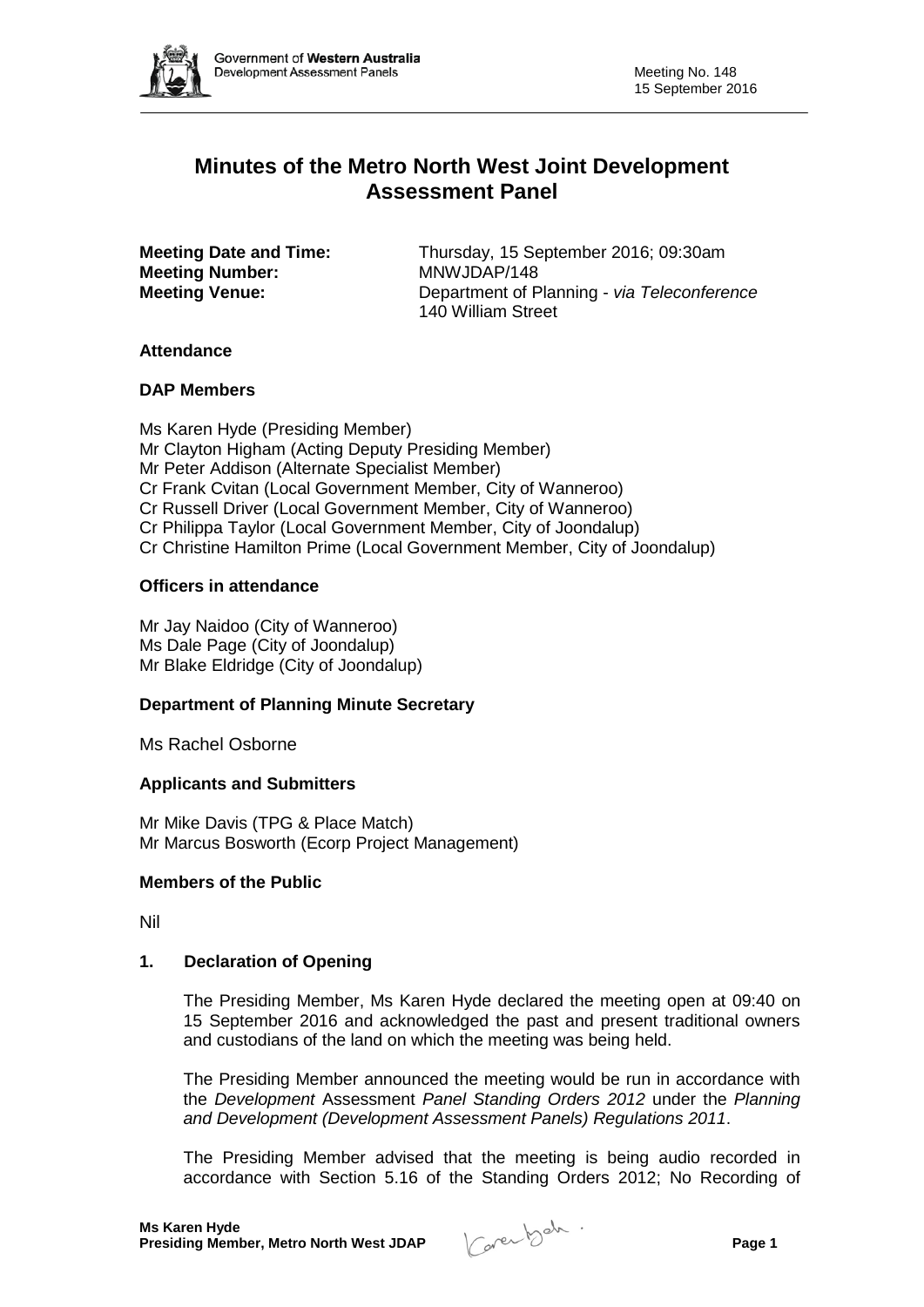

Meeting, which states: *'A person must not use any electronic, visual or audio recording device or instrument to record the proceedings of the DAP meeting unless the Presiding Member has given permission to do so.'* The Presiding Member granted permission for the minute taker to record proceedings for the purpose of the minutes only.

# **2. Apologies**

Mr Paul Drechsler (Deputy Presiding Member) Mr Fred Zuideveld (Specialist Member) Cr John Chester (City of Joondalup)

#### **3. Members on Leave of absence**

Nil

## **4. Noting of minutes**

Minutes of the Metro North West JDAP meeting No.146 held on 2 September 2016 and meeting No. 147 held on 7 September 2016 were noted by DAP members.

## **5. Declaration of Due Consideration**

All members declared that they had duly considered the documents.

#### **6. Disclosure of interests**

Panel Member, Cr Philippa Taylor, declared an impartiality interest in item 9.1. Cr Taylor's business client is adjacent to the development site.

In accordance with section 4.6.1 and 4.6.2 of the Standing Orders 2012, the Presiding Member determined that the member listed above, who had disclosed an impartiality interest, was permitted to participate in discussion and voting on the items.

## **7. Deputations and presentations**

**7.1** Mr Mike Davis (TPG & Place Match) addressed the DAP for the application at Item 9.2. Mr Davis presented in support of the officers recommendation.

#### *The presentation at Item 7.1 was heard prior to the application at Item 9.2*

#### **PROCEDURAL MOTION**

**Moved by:** Ms Karen Hyde **Seconded by:** Mr Clayton Higham

That the application at Item 9.2 be heard prior to the application at Item 9.1

#### **The Procedural Motion was put and CARRIED UNANIMOUSLY.**

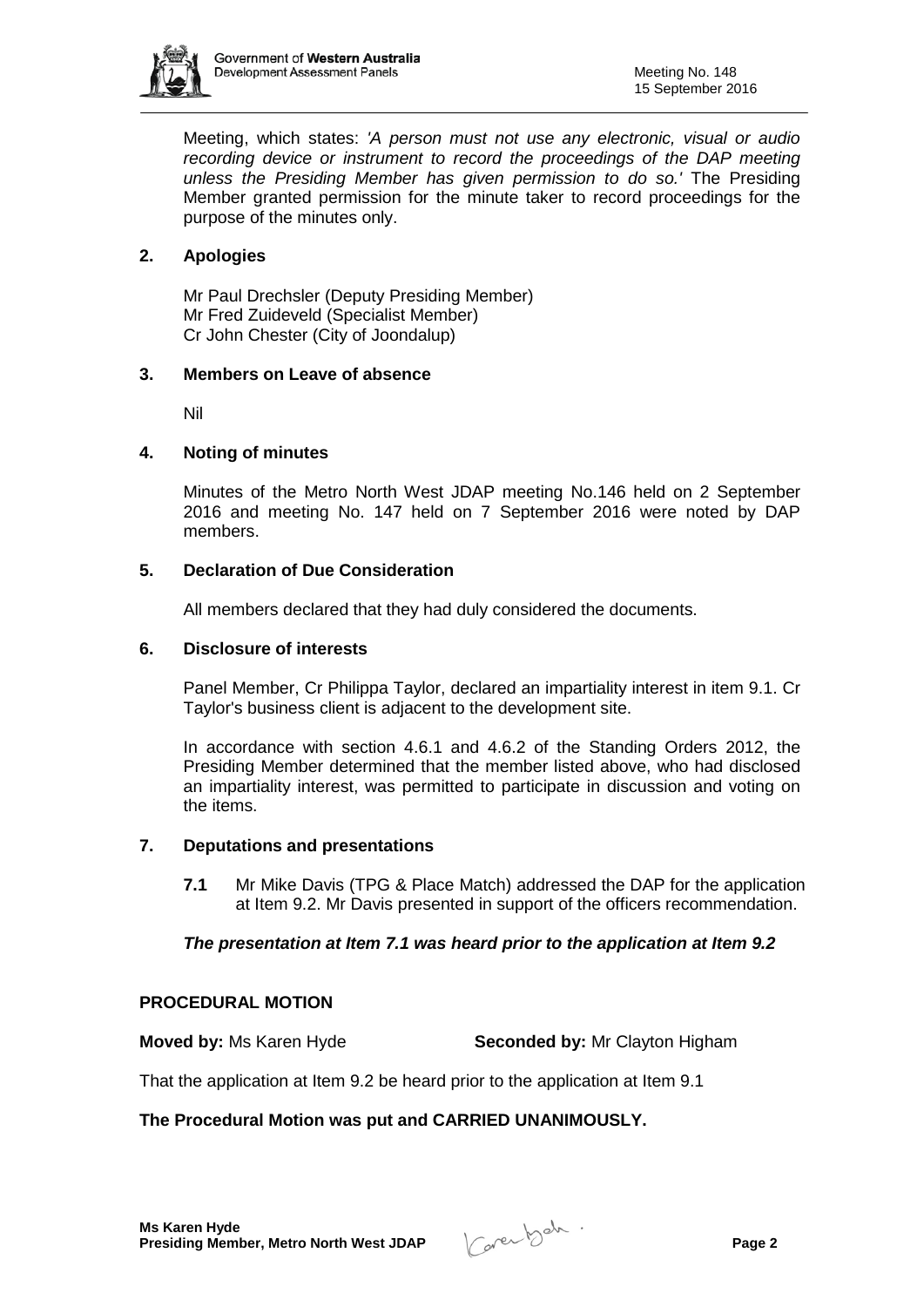

#### **8. Form 1 - Responsible Authority Reports – DAP Application**

Nil

#### **9. Form 2 – Responsible Authority Reports - Amending or cancelling DAP development approval**

| 9.1 | <b>Property Location:</b>   | Lot 140 (2) Delage Street, Joondalup               |
|-----|-----------------------------|----------------------------------------------------|
|     | <b>Application Details:</b> | Self-Lock Storage and Existing Building Extensions |
|     | Applicant:                  | Meyer Shirecore & Associates                       |
|     | Owner:                      | Openup Enterprises Pty Ltd                         |
|     | Responsible authority:      | City of Joondalup                                  |
|     | DoP File No:                | DAP/15/00941                                       |

#### **REPORT RECOMMENDATION / PRIMARY MOTION**

**Moved by:** Cr Philippa Taylor **Seconded by:** Cr Christine Hamilton-Prime

That the Metro North-West JDAP resolves to:

- 1. **Accept** that the DAP Application reference DAP/15/00941 as detailed on the DAP Form 2 dated 14 July 2016 is appropriate for consideration in accordance with regulation 17 of the *Planning and Development (Development Assessment Panels) Regulations 2011*;
- 2. **Approve** the DAP Application reference DAP/15/00941 as detailed on the DAP Form 2 dated 14 July 2016 and accompanying plans SK010 Sheet No. 4, 8 and 10 in accordance with clause 77 (4) of the *Planning and Development (Local Planning Schemes) Regulations 2015* Schedule 2 and the *Metropolitan Region Scheme*, for the amendments to the approved Showroom at Lot 140 (2) Delage Street, Joondalup, without conditions.

#### **Amended Conditions**

Nil

#### **Advice Notes**

1. All other conditions and requirements detailed on the previous approval dated 5 February 2016 shall remain unless altered by this application.

### **The Report Recommendation/Primary Motion was put and CARRIED UNANIMOUSLY.**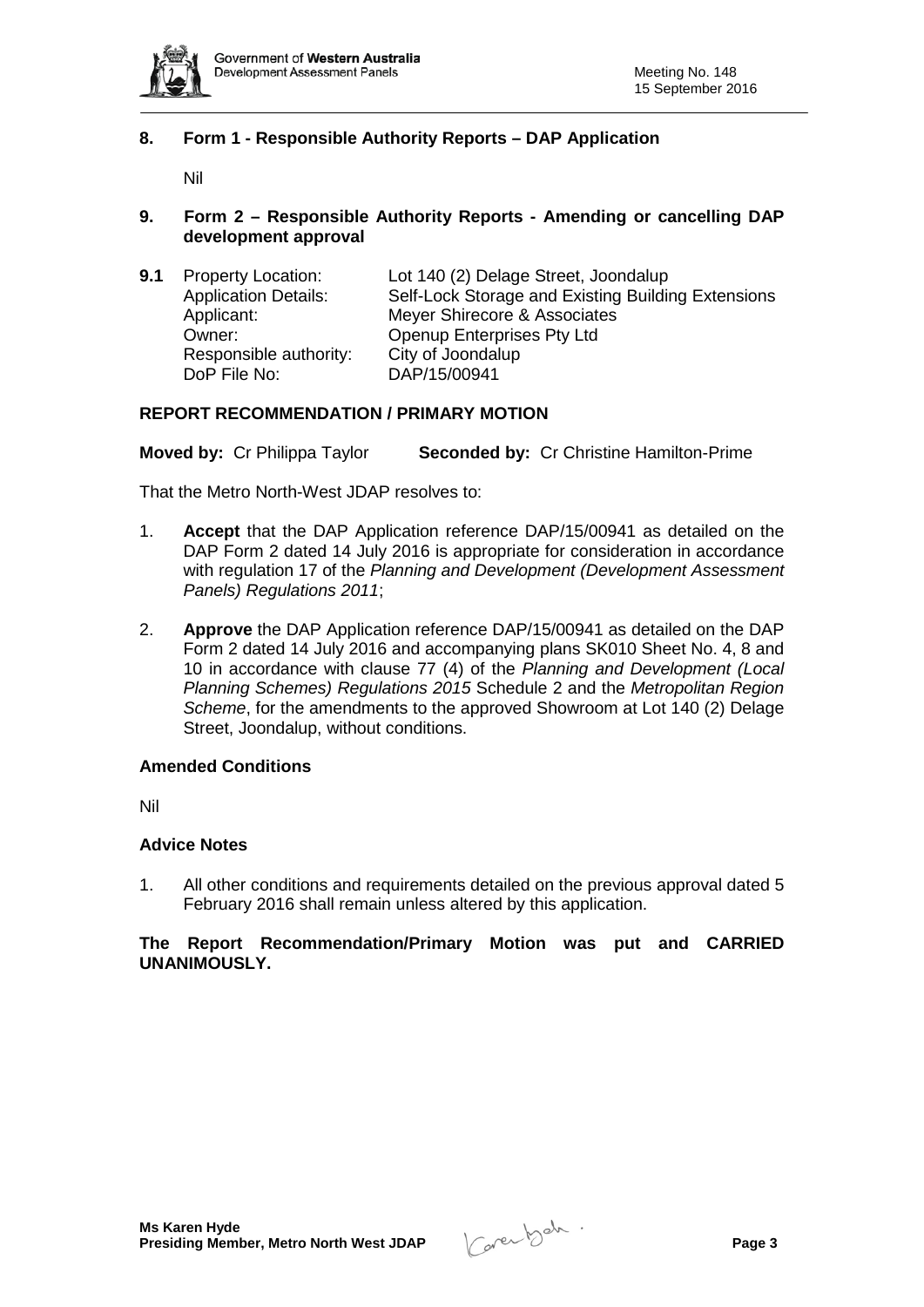

| 9.2 Property Location:<br><b>Application Details:</b> | Lot 3 (1) and 253 (15) Graceful Boulevard, Alkimos<br>Mixed Use Development of 'The Gateway' precinct<br>comprising a range of retail, commercial and |
|-------------------------------------------------------|-------------------------------------------------------------------------------------------------------------------------------------------------------|
|                                                       | community uses                                                                                                                                        |
| Applicant:                                            | TPG Town Planning Urban Design & Heritage                                                                                                             |
| Owner:                                                | Marmion Network Pty Ltd                                                                                                                               |
| Responsible authority:                                | City of Wanneroo                                                                                                                                      |
| DoP File No:                                          | DAP/14/00664                                                                                                                                          |
|                                                       |                                                                                                                                                       |

## **REPORT RECOMMENDATION / PRIMARY MOTION**

**Moved by: Cr Frank Cvitan <b>Seconded by: Cr Russell Driver** 

That the Metro North-West Joint Development Assessment Panel resolves to:

- 1. **Approve** that the DAP Application reference DAP/14/00664 and accompanying plans (**Attachment 4a – 4h)** as detailed on the DAP Form 2 dated 15 June 2016 is appropriate for consideration in accordance with regulation 17 of the *Planning and Development (Development Assessment Panels) Regulations 2011*; and
- 2. **Accept** the DAP Application reference DAP/14/00664 as detailed on the DAP Form 2 dated 15 June 2016 and accompanying plans (**Attachment 4a – 4h**) in accordance with the provisions of the District Planning Scheme No.2 and Metropolitan Region Scheme, for the proposed minor amendment to the approved Mixed Use Development at Lot 3 and Lot 253 Graceful Boulevard, Alkimos subject to:

## **Amended Conditions**

1. The use of the tenancies detailed below are as defined in the City of Wanneroo's District Planning Scheme No. 2:

| <b>Lot 3 Graceful Boulevard</b> |                                                                                                    |  |  |
|---------------------------------|----------------------------------------------------------------------------------------------------|--|--|
| Tenancy No.                     | <b>DPS 2 Land Uses</b>                                                                             |  |  |
| Tenancy 1:                      | Bakery, Bank, Hairdresser,<br>Office, Pharmacy, Shop,<br>Showroom, Take Away Food<br><b>Outlet</b> |  |  |
| Tenancy 2:                      | Restaurant                                                                                         |  |  |
| Tenancy $3 - 7$ :               | Take Away Food<br>Outlet,<br>Restaurant                                                            |  |  |
| Tenancy 8:                      | Office, Pharmacy,<br>Shop,<br>Showroom                                                             |  |  |
| Tenancy 9:                      | Restaurant                                                                                         |  |  |
| Tenancy $10 - 11$ :             | Bakery, Hairdresser, Office,<br>Pharmacy, Shop, Showroom                                           |  |  |
| Tenancy 12:                     | Bank, Hairdresser, Office, Shop,<br><b>Consulting Room</b>                                         |  |  |
| Tenancy 13:                     | Bank, Hairdresser, Office, Shop                                                                    |  |  |
| Tenancy 14:                     | Bank, Office                                                                                       |  |  |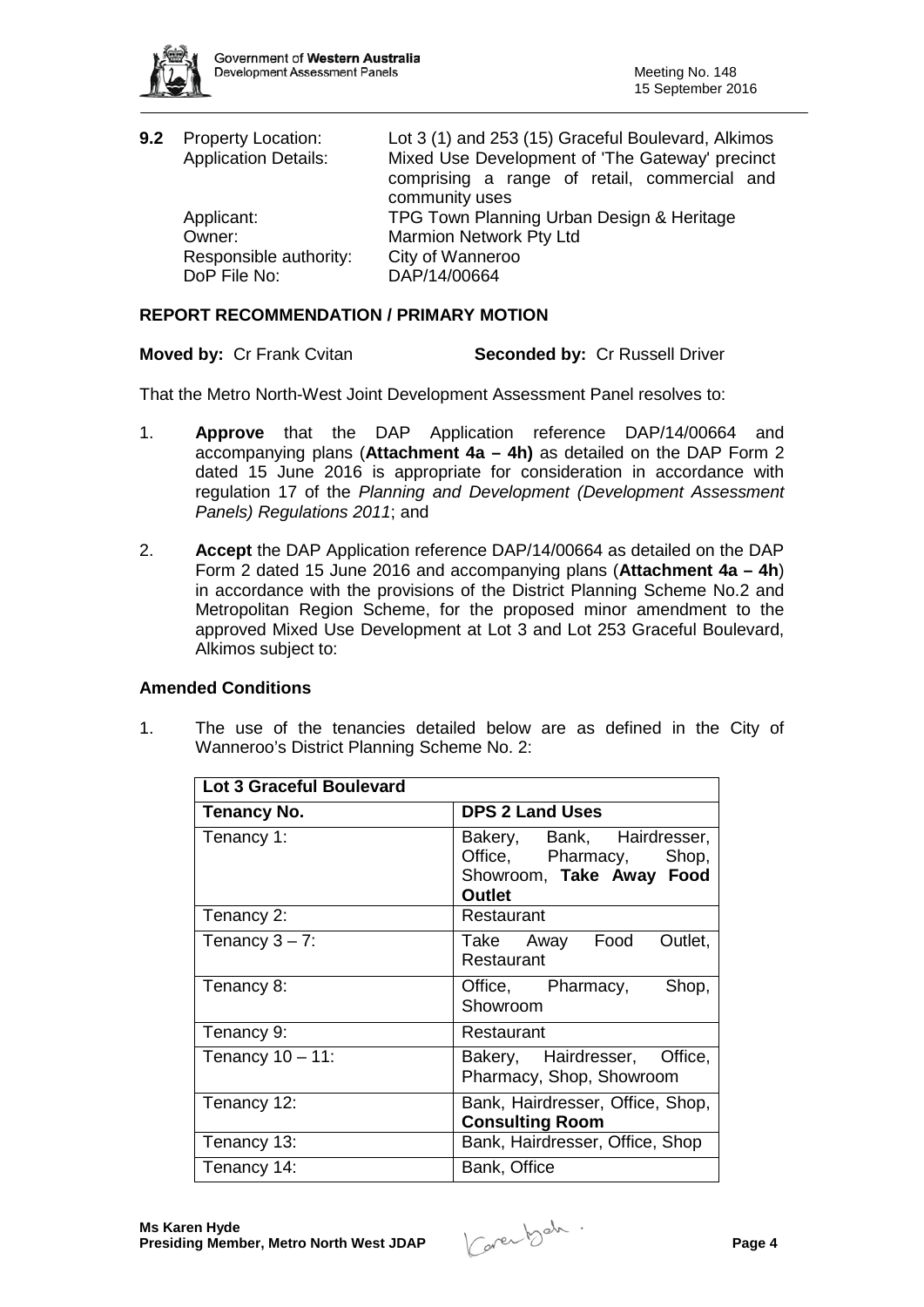

| <b>Lot 3 Graceful Boulevard</b> |                                                                                                                      |  |  |
|---------------------------------|----------------------------------------------------------------------------------------------------------------------|--|--|
| <b>Tenancy No.</b>              | <b>DPS 2 Land Uses</b>                                                                                               |  |  |
| Tenancy 15:                     | Shop                                                                                                                 |  |  |
| Tenancy 16:                     | Bakery, Beauty Parlour,<br>Hairdresser, Office, Pharmacy,<br>Shop, Showroom                                          |  |  |
| Tenancy 17:                     | Bakery, Beauty Parlour,<br>Restaurant, Hairdresser,<br>Office, Pharmacy, Shop,<br>Showroom, Take Away Food<br>Outlet |  |  |
| Tenancy 18:                     | Bakery, Beauty Parlour,<br>Hairdresser, Office, Pharmacy,<br>Shop, Showroom                                          |  |  |
| Tenancy 19:                     | Bakery, Beauty Parlour,<br>Hairdresser, Office, Pharmacy,<br>Shop, Showroom                                          |  |  |
| Tenancy 22 and 23:              | <b>Recreation Centre</b>                                                                                             |  |  |
| Tenancy 24:                     | Office, Showroom                                                                                                     |  |  |
| Tenancy 25:                     | Tavern, Liquor Store                                                                                                 |  |  |
| Lot 253 Graceful Boulevard      |                                                                                                                      |  |  |
| Tenancy 1:                      | Bank, Office                                                                                                         |  |  |
| Tenancy $2 - 9$ :               | Consulting Rooms, Medical<br>Centre, Office                                                                          |  |  |
| Tenancy 10:                     | <b>Child Care Centre</b>                                                                                             |  |  |
| Tenancy 11:                     | <b>Private Recreation</b>                                                                                            |  |  |

The landowner shall inform the City if there is a change between approved land uses for any tenancy that does not require planning approval as listed above. A change to a use not listed above will require the further approval of the City.

#### **Additional Condition**

1. The proposed glazing at the corner of Graceful Boulevard and Turnstone Street shall be visually permeable clear glass and shall not be obstructed by signage, landscaping, utilities, equipment, plant or other features 1.2m above the natural ground level.

## **Advice Note**

1. All other conditions and requirements detailed in the previous approvals dated 26 February 2015 (**Attachment 2**) and 21 December 2015 (**Attachment 3**) shall remain unless altered by this application.

**The Report Recommendation/Primary Motion was put and CARRIED UNANIMOUSLY.**